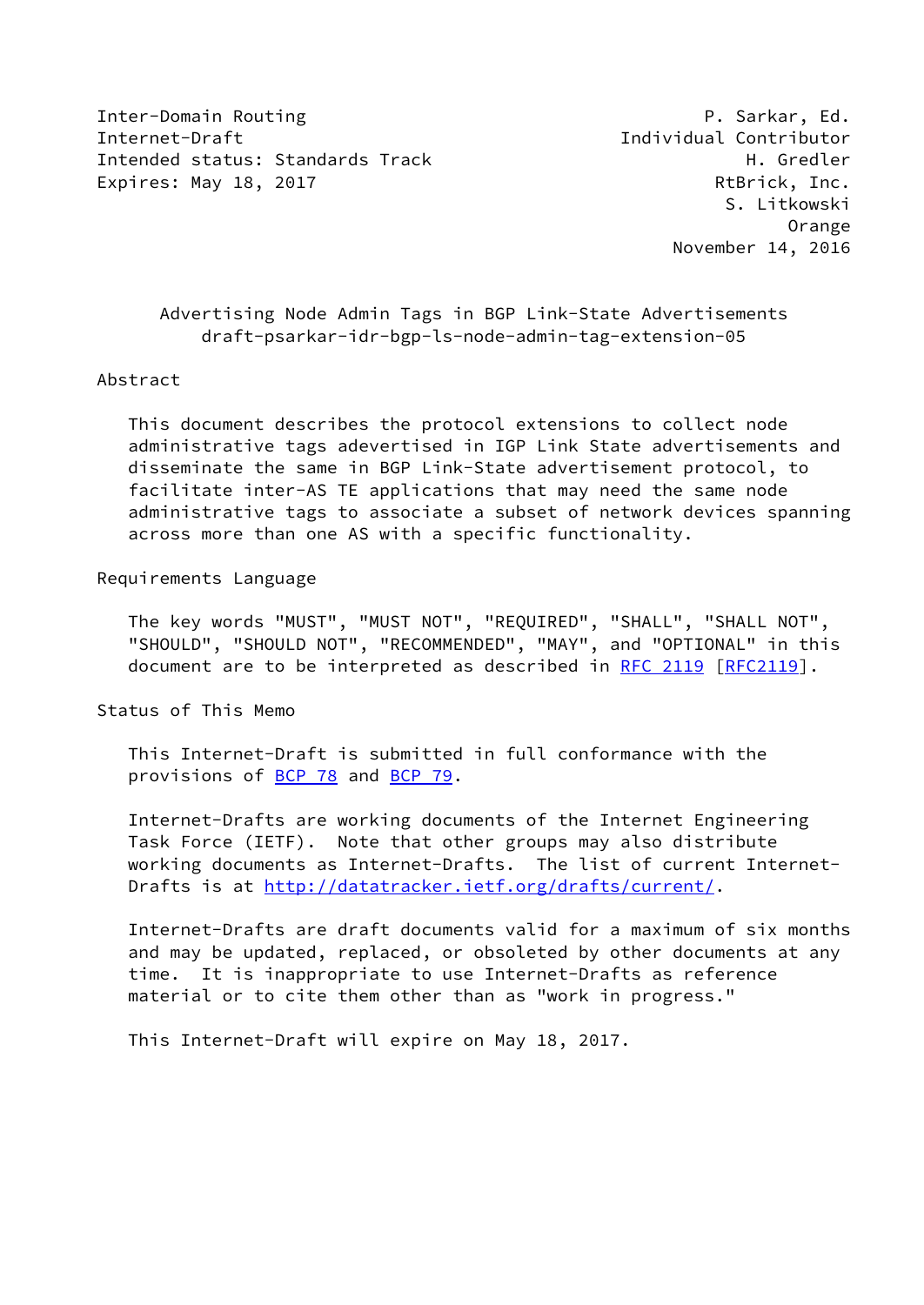<span id="page-1-1"></span>Internet-Draft Node Admin Tags in BGP-LS November 2016

#### Copyright Notice

 Copyright (c) 2016 IETF Trust and the persons identified as the document authors. All rights reserved.

This document is subject to **[BCP 78](https://datatracker.ietf.org/doc/pdf/bcp78)** and the IETF Trust's Legal Provisions Relating to IETF Documents [\(http://trustee.ietf.org/license-info](http://trustee.ietf.org/license-info)) in effect on the date of publication of this document. Please review these documents carefully, as they describe your rights and restrictions with respect to this document. Code Components extracted from this document must include Simplified BSD License text as described in Section 4.e of the Trust Legal Provisions and are provided without warranty as described in the Simplified BSD License.

# Table of Contents

|       | $\overline{2}$                                                                                                                                                                                                                            |
|-------|-------------------------------------------------------------------------------------------------------------------------------------------------------------------------------------------------------------------------------------------|
| 2.    | $\overline{4}$                                                                                                                                                                                                                            |
| 3.    | $\overline{5}$                                                                                                                                                                                                                            |
|       | $\overline{5}$                                                                                                                                                                                                                            |
| 4.    | $\overline{1}$                                                                                                                                                                                                                            |
| 5.    | 8                                                                                                                                                                                                                                         |
| 6.    | 8                                                                                                                                                                                                                                         |
| 7.    | 9                                                                                                                                                                                                                                         |
|       | 9                                                                                                                                                                                                                                         |
|       | $\overline{9}$                                                                                                                                                                                                                            |
| 8.    | 9                                                                                                                                                                                                                                         |
| 9.    | 9                                                                                                                                                                                                                                         |
|       | $\overline{9}$                                                                                                                                                                                                                            |
|       | 9                                                                                                                                                                                                                                         |
| 11.1. | 9                                                                                                                                                                                                                                         |
| 11.2. | 10                                                                                                                                                                                                                                        |
|       | 10                                                                                                                                                                                                                                        |
|       | 10                                                                                                                                                                                                                                        |
|       | Per-Node Administrative Tag<br>BGP-LS Extensions for Per-Node Administrative Tags<br>Manageability Considerations<br>7.1. Operational Considerations<br>TLV/Sub-TLV Code Points Summary<br>Normative References<br>Informative References |

#### <span id="page-1-0"></span>[1](#page-1-0). Introduction

 Advertising Node Administrative Tags in Link State protocols like IS- IS [[RFC7917\]](https://datatracker.ietf.org/doc/pdf/rfc7917) and OSPF [[RFC7777](https://datatracker.ietf.org/doc/pdf/rfc7777)] allows adding an optional operational capability, that allows tagging and grouping of the nodes in a IGP domain. This, among other applications, allows simple management and easy control over route and path selection, based on local configured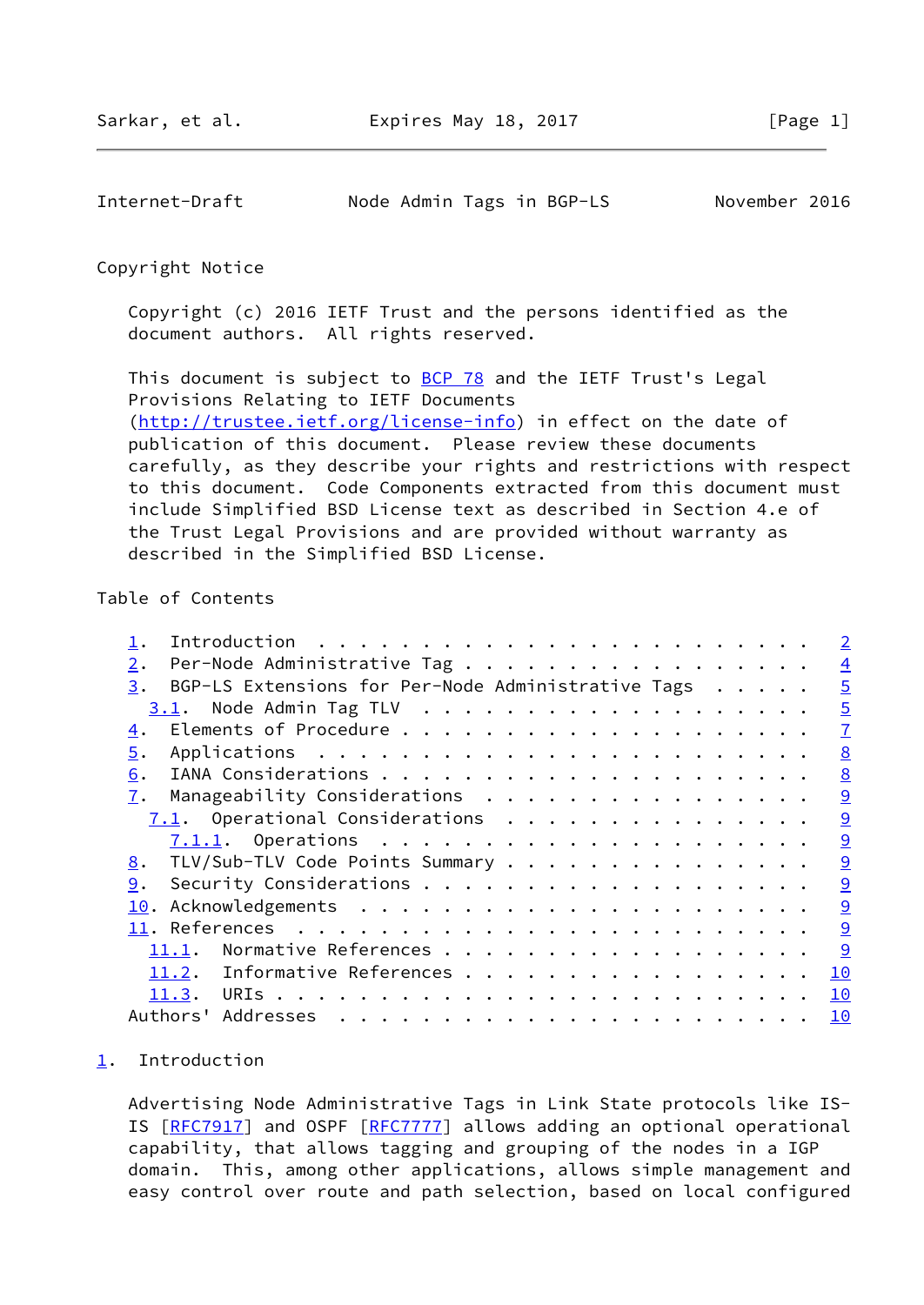policies. However node administrative tags advertised in IGP advertisements let network operators associate nodes within a single AS (if not a single area). This limits the use of such node administrative tags and applications that need to associate a subset

| Sarkar, et al. | Expires May 18, 2017 | [Page 2] |
|----------------|----------------------|----------|
|                |                      |          |

Internet-Draft Node Admin Tags in BGP-LS November 2016

 of network devices spanning across multiple AS with a specific functionality cannot use them.

 To address the need for applications that require visibility into LSDB across IGP areas, or even across ASes, the BGP-LS address family/sub-address-family have been defined that allows BGP to carry LSDB information. The BGP Network Layer Reachability Information (NLRI) encoding format for BGP-LS and a new BGP Path Attribute called BGP-LS attribute are defined in  $[REC7752]$ . The identifying key of each LSDB object, namely a node, a link or a prefix, is encoded in the NLRI and the properties of the object are encoded in the BGP-LS attribute. Figure 1 describes a typical deployment scenario. In each IGP area, one or more nodes are configured with BGP-LS. These BGP speakers form an IBGP mesh by connecting to one or more route reflectors. This way, all BGP speakers - specifically the route reflectors - obtain LSDB information from all IGP areas (and from other ASes from EBGP peers). An external component connects to the route-reflector to obtain this information (perhaps moderated by a policy regarding what information is sent to the external component, and what information isn't).

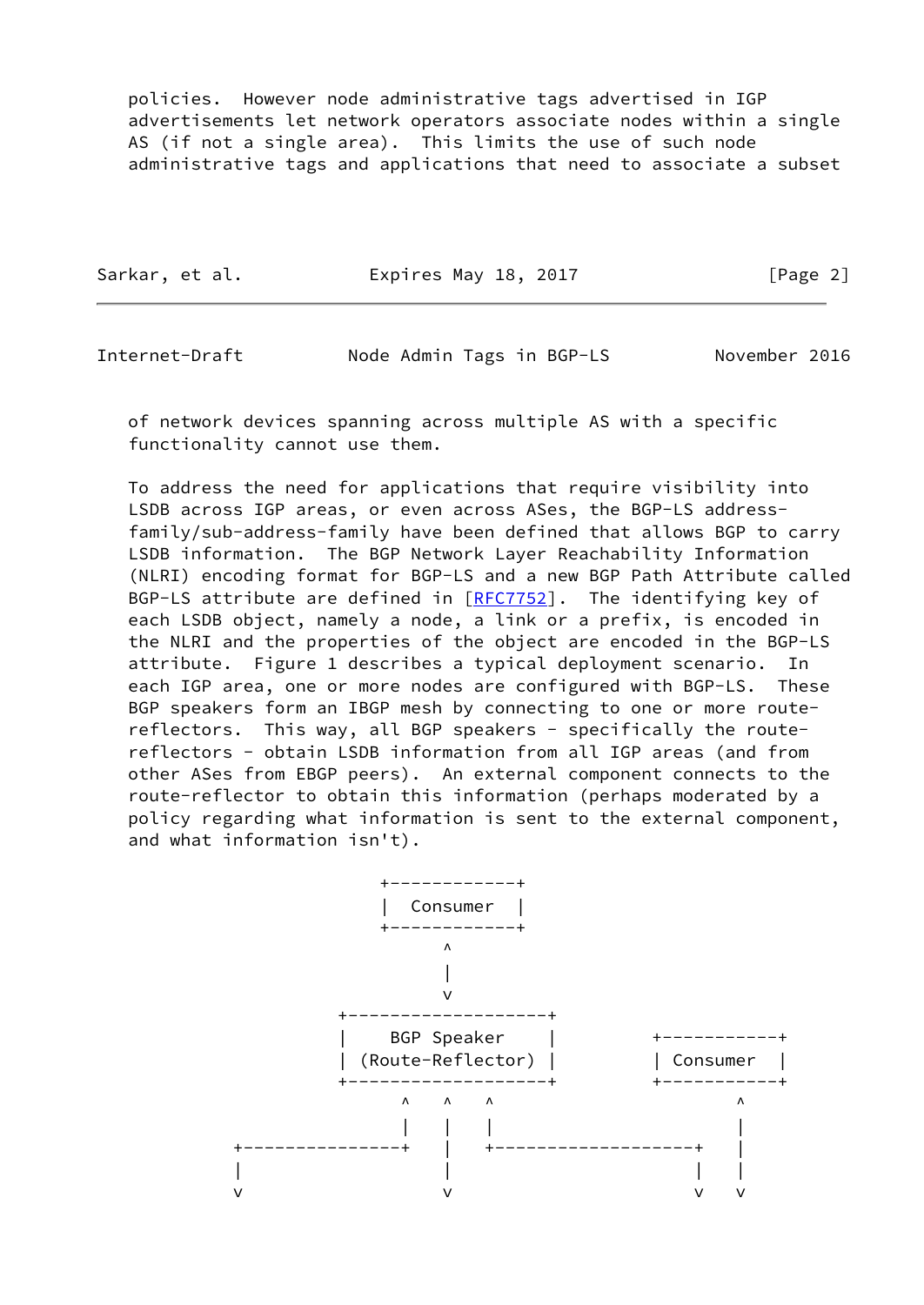| <b>BGP</b><br>Speaker | <b>BGP</b><br>Speaker | <b>BGP</b><br>Speaker<br>$\begin{array}{cccccccccc} \bullet & \bullet & \bullet & \bullet & \bullet \end{array}$ |
|-----------------------|-----------------------|------------------------------------------------------------------------------------------------------------------|
| Λ                     | Λ                     | Λ                                                                                                                |
|                       |                       |                                                                                                                  |
| IGP                   | IGP                   | IGP                                                                                                              |

Figure 1: Link State info collection

 For the purpose of advertising node administrative tags within BGP Link-State advertisements, a new Node Attribute TLV to be carried in

| Sarkar, et al. | Expires May 18, 2017 | [Page 3] |
|----------------|----------------------|----------|
|----------------|----------------------|----------|

<span id="page-3-1"></span>Internet-Draft Mode Admin Tags in BGP-LS November 2016

 the corresponding BGP-LS Node NLRI is proposed. For more details on the Node Attribute TLVs please refer to section [3.3.1 in \[RFC7752\]](https://datatracker.ietf.org/doc/pdf/rfc7752#section-3.3.1)

<span id="page-3-0"></span>[2](#page-3-0). Per-Node Administrative Tag

 An administrative Tag is a 32-bit integer value that can be used to identify a group of nodes in the entire routing domain. The new sub- TLV specifies one or more administrative tag values. A BGP Link- State speaker that also participates in the IGP link state advertisements exchange may learn one or more node administrative tags advertised by another router in the same IGP domain. Such BGP- LS speaker shall encode the same set of node administrative tags in the corresponding Node Attribute TLV representing the network device that originated the node administrative tags.

 The node administrative tags advertised in IGP link state advertisements will have either per-area(or levels in IS-IS)scope or 'global' scope. Operator may choose to a set of node administrative tags across areas (or levels in IS-IS) and another advertise set of node administrative tags within the specific area (or level). But evidently two areas within the same AS or two different may use the same node administrative tag for different purposes. In such case applications will need to distinguish between the per-area(or level) scoped administrative tags originated from a specific node against those originated from the same node with 'global' scope.

 A BGP-LS router in a given AS while copying the node administrative tags learnt from IGP link-state advertisements, MUST also copy the scope associated with the node administrative tags. Refer to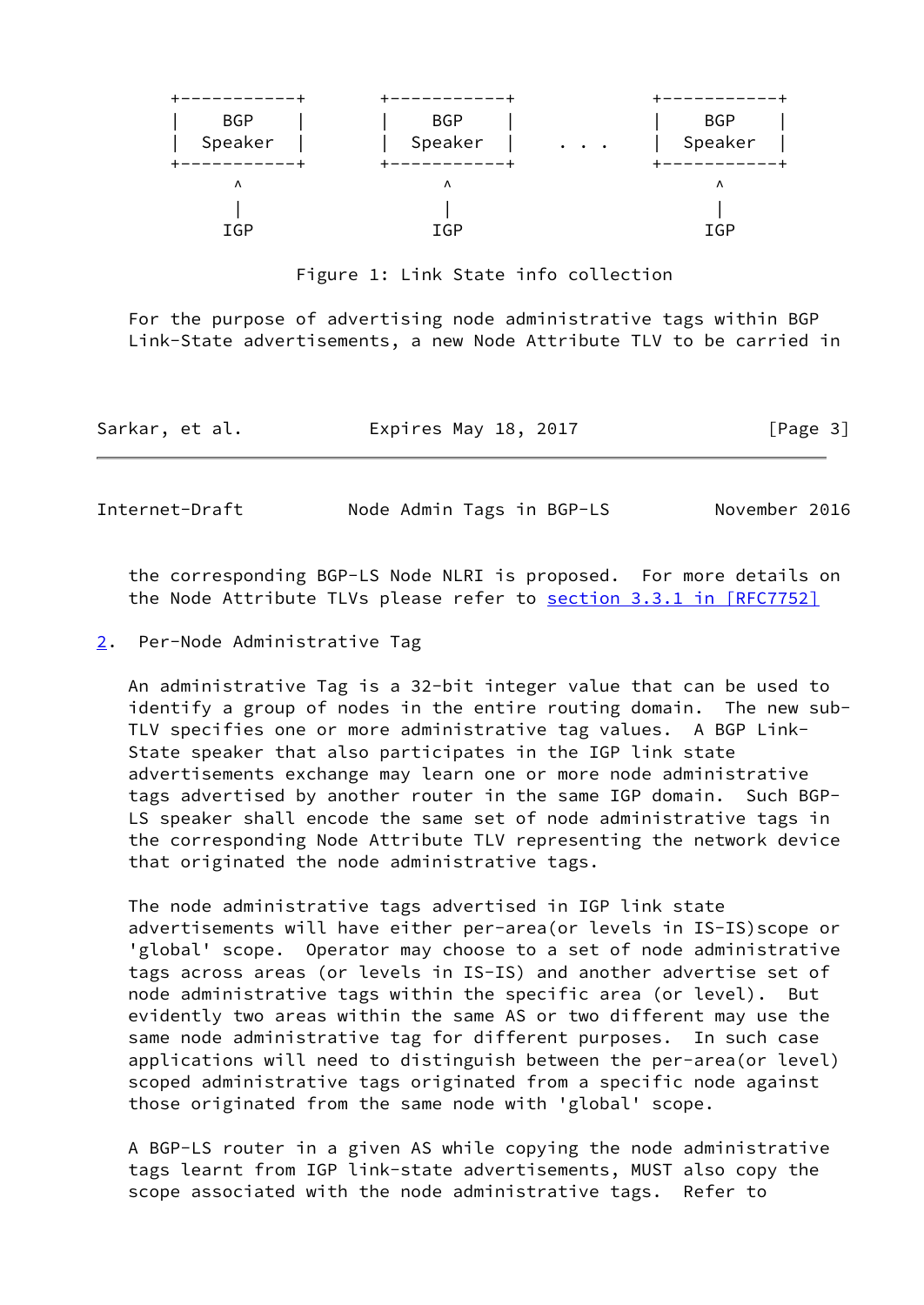[Section 3.1](#page-5-0) for how to encode the associated scope of a node administrative tags as well.

 To be able to distinguish between the significance of a per-area(or level) administrative tag learnt in one area, from that advertised in another area, or another AS, any applications receiving such a BGP-LS advertisements MUST consider the scope associated with each node administrative tag with 'per-area (or per-level) along with the area(or level in IS-IS) associated with corresponding IGP link state advertisement and the AS number associated with the originating node. The area(or level) associated with corresponding IGP link state advertisement and the AS number associated with the originating node can be derived from appropriate node attributes (already defined in BGP-LS [\[RFC7752](https://datatracker.ietf.org/doc/pdf/rfc7752)]) attached with the corresponding Node NLRI.

Sarkar, et al. **Expires May 18, 2017** [Page 4]

<span id="page-4-1"></span>Internet-Draft Node Admin Tags in BGP-LS November 2016

<span id="page-4-0"></span>[3](#page-4-0). BGP-LS Extensions for Per-Node Administrative Tags

 The BGP-LS NLRI can be a node NLRI, a link NLRI or a prefix NLRI. The corresponding BGP-LS attribute is a node attribute, a link attribute or a prefix attribute. BGP-LS [\[RFC7752](https://datatracker.ietf.org/doc/pdf/rfc7752)] defines the TLVs that map link-state information to BGP-LS NLRI and BGP-LS attribute. This document adds an new Node Attribute TLV called 'Node Admin Tag TLV' to encode node administrative tags information.

 [RFC7917] defines the 'Node Admin Tag' sub-TLV in the Router Capability TLV (type 242) in IS-IS Link State PDUs to encode node administrative tags. Similarly [\[RFC7917](https://datatracker.ietf.org/doc/pdf/rfc7917)] defines the 'Node Administrative Tag' TLV in OSPF Router Information LSAs to encode node administrative tags in OSPF Link State update packets. The node administrative tags TLVs learnt from the IGP link state advertisements of a specific node will all be inserted in a new Node Admin Tag TLV and added to the corresponding Node are mapped to the corresponding BGP-LS Node NLRI. Node administrative tags from IGP advertisements are mapped to the corresponding Node Admin Tag TLV in the following way.

+----------+---------------+----------+---------------+-------------+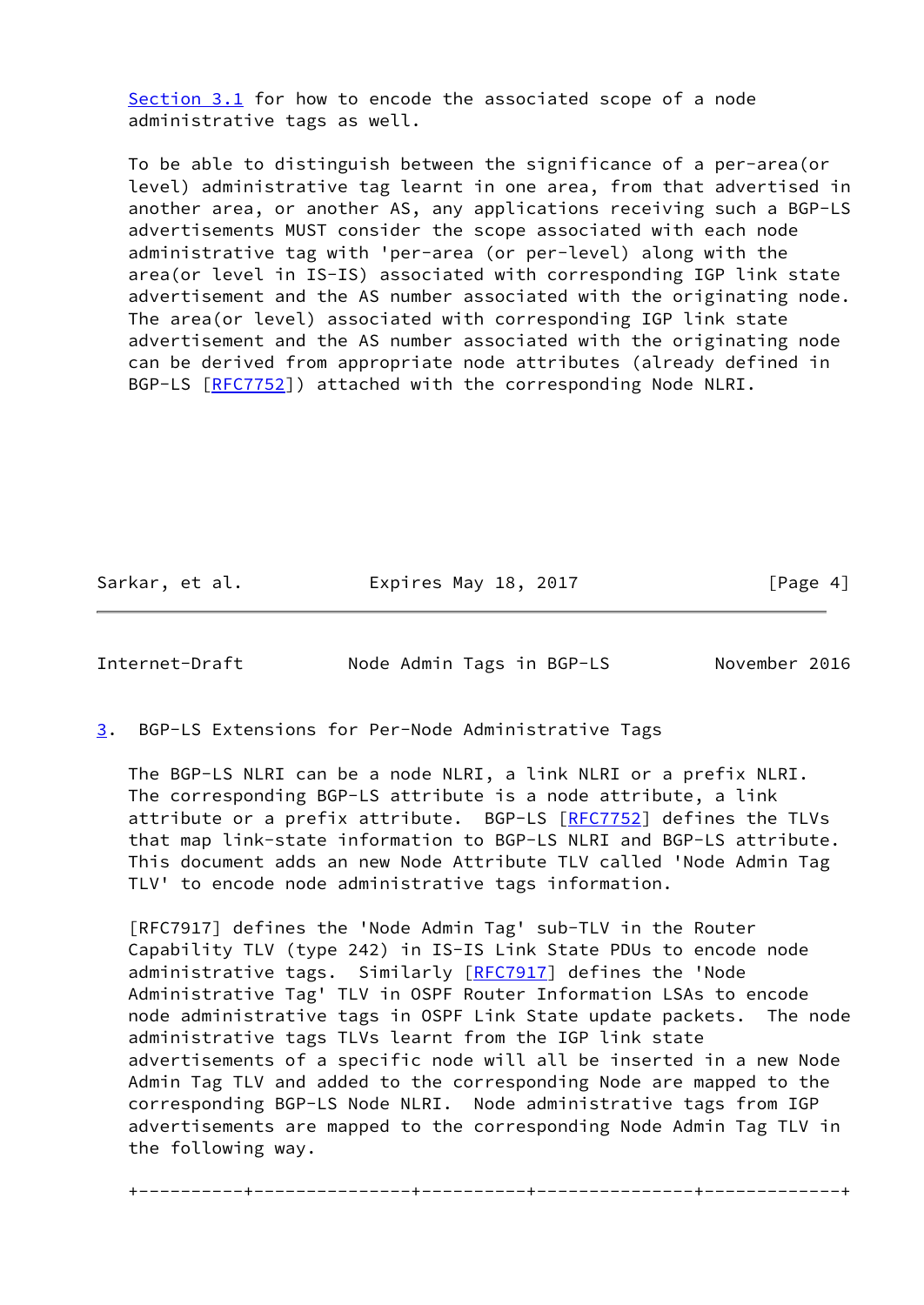| Point | TLV Code   Description | Length   | IS-IS TLV  <br>/sub-TLV | 0SPF<br>LSA/TLV                                  |
|-------|------------------------|----------|-------------------------|--------------------------------------------------|
| TBD   | Node Admin<br>Tag TLV  | Variable |                         | 242/TBD $\lceil \frac{1}{2} \rceil$   RI-LSA/TBD |

## Table 1: Node Admin Tag TLV Mapping from IGP

<span id="page-5-0"></span>[3.1](#page-5-0). Node Admin Tag TLV

 The new Node Administrative Tag TLV, like other BGP-LS Node Attribute TLVs, is formatted as Type/Length/Value (TLV)triplets. Figure 2 below shows the format of the new TLV.

| Internet-Draft                                            | Node Admin Tags in BGP-LS<br>November 2016                                         |  |
|-----------------------------------------------------------|------------------------------------------------------------------------------------|--|
| $\Theta$<br>$\Theta$<br>Type<br>Flags                     | 3<br>2<br>1 2 3 4 5 6 7 8 9 0 1 2 3 4 5 6 7 8 9 0 1 2 3 4 5 6 7 8 9 0 1<br>Length  |  |
| -+-+-+-+-+-+-+-+-+-+-+-+-                                 | Administrative Tag #1<br>Administrative Tag #2<br>-+-+-+-+-+-+-+-+-+-+-+-+-+-+-+-+ |  |
| $\prime\prime$<br>+-+-+-+-+-+-+-+-+-+<br>-+-+-+-+-+-+-+-+ | -+-+-+-+-+-+-+-+-+-+-+-+-<br>Administrative Tag #N<br>-+-+-+-+-+-+-+-+-+-+-+-+-+-  |  |

Sarkar, et al. **Expires May 18, 2017** [Page 5]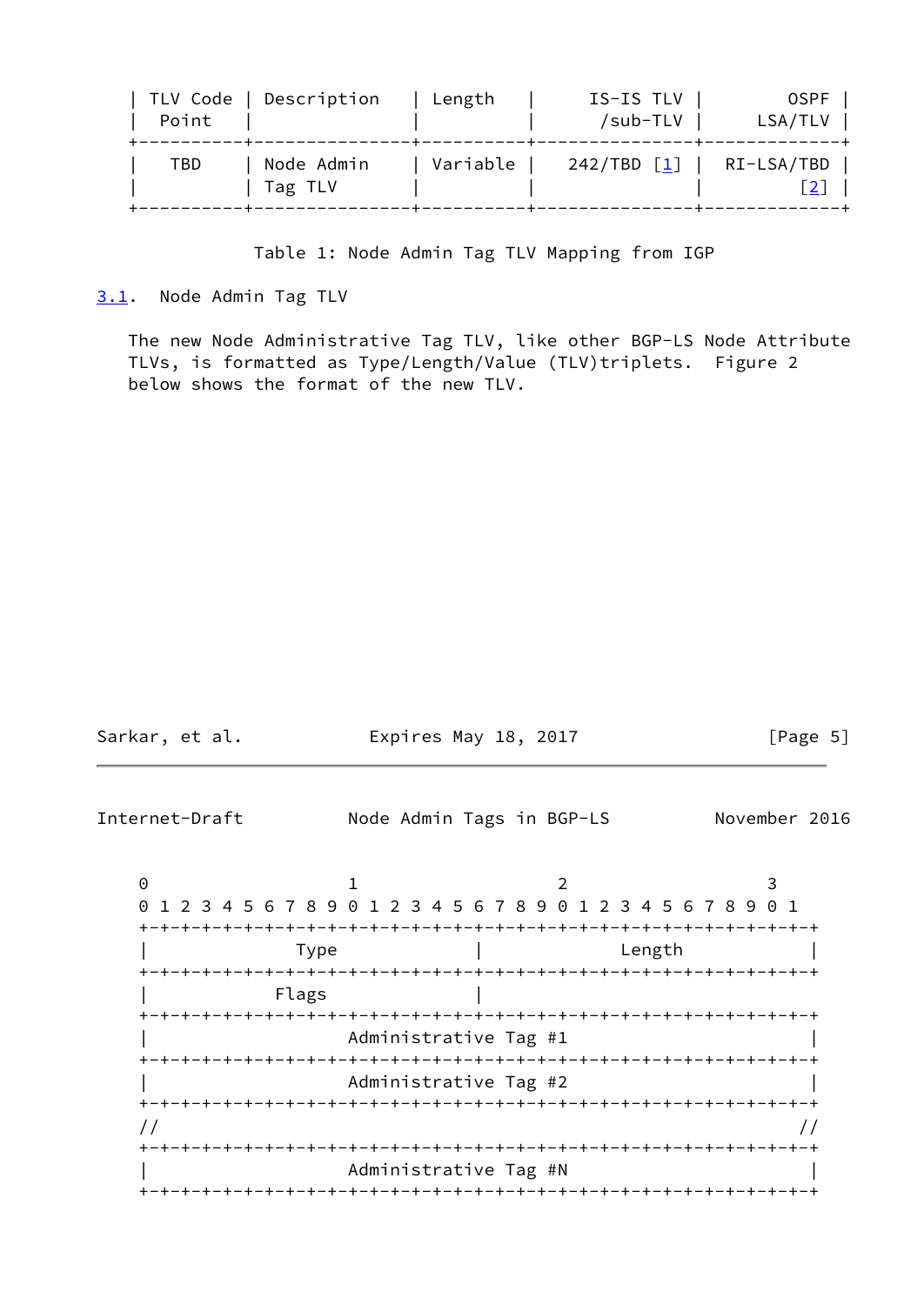- Type : A 2-octet field specifiying code-point of the new TLV type. Code-point: TBA (suggested 1040)
- Length: A 2-octet field that indicates the length of the value portion in octets and will be a multiple of 4 octets dependent on the number of tags advertised.
- Value: A 2-octet 'Flags' field, followed by a sequence of multiple 4 octets defining the administrative tags.

 Flags: A 2-octet field that carries flags associated with all the administrative flags encoded in this TLV. Following is the format of this field.

> 0 1 2 3 4 5 6 7 8 9 0 1 2 3 4 5 +-+-+-+-+-+-+-+-+-+-+-+-+-+-+-+-+ |L| Reserved | +-+-+-+-+-+-+-+-+-+-+-+-+-+-+-+-+

The following bit flags are defined:

L bit : If the L bit is set  $(1)$ , it signifies that all administrative flags encoded in this TLV has per-area(or level in IS-IS) scope, and should not be mixed with ones with same value but with 'global' scope (L bit reset to 0).

Figure 2: BGP Link-State Node Administrative Tag TLV

| Sarkar, et al. | Expires May 18, 2017 | [Page 6] |
|----------------|----------------------|----------|
|----------------|----------------------|----------|

<span id="page-6-0"></span>Internet-Draft Node Admin Tags in BGP-LS November 2016

 This new type of 'Node Admin Tag' TLVs can ONLY be added to the Node Attribute associated with the Node NLRI that originates the corresponding node administrative tags in IGP domain.

 All the node administrative tags with 'per-area' (or per-level) scope, originated by a single node in IGP domain SHALL be re originated in a single 'Node Admin Tag' TLV and inserted in the Node NLRI generated for the same node. Similarly, all the node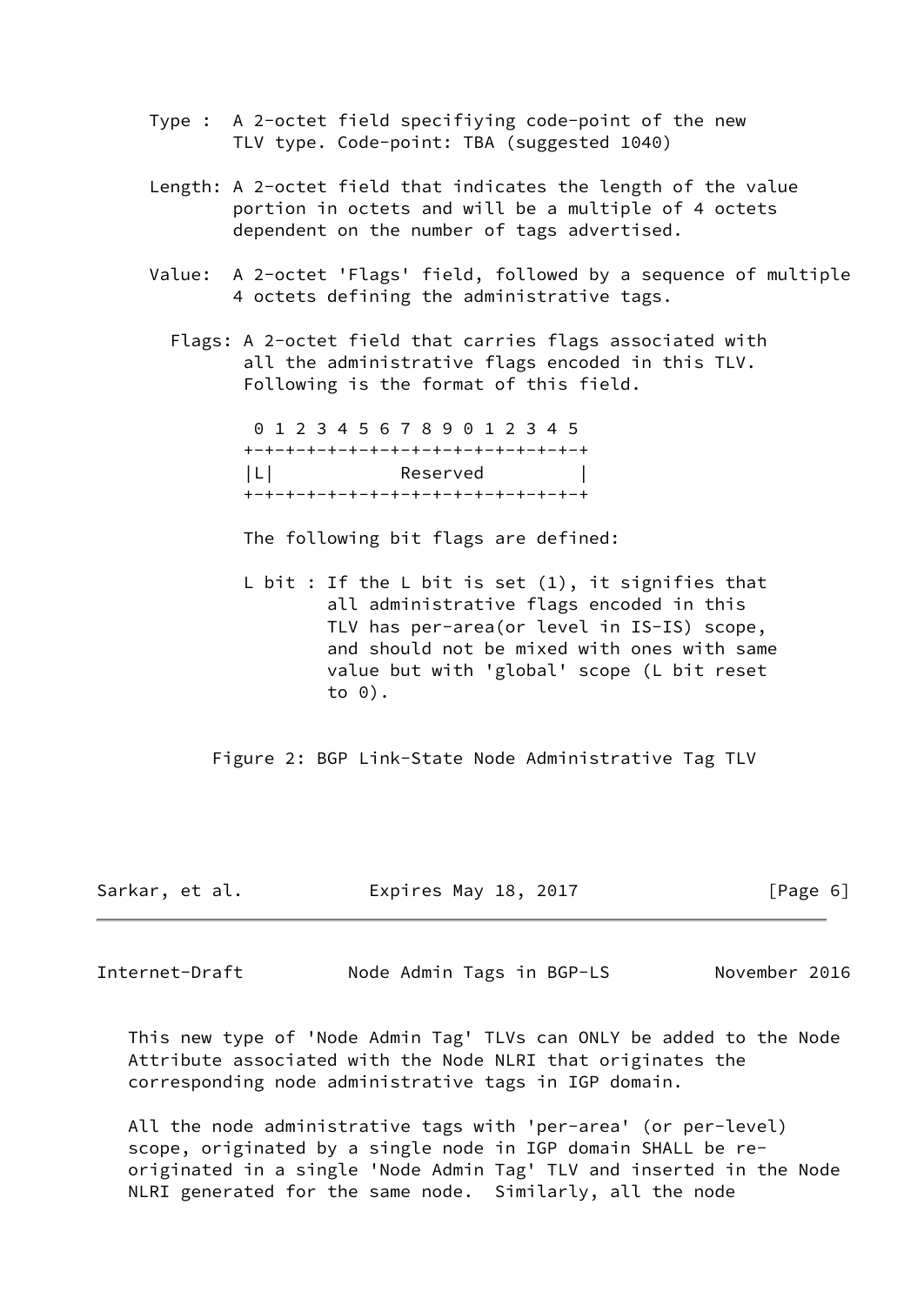administrative tags with 'global' scope originated by the same node in IGP domain SHALL be re-originated in another 'Node Admin Tag' TLV and inserted in the same Node NLRI generated for the originating node. Multiple instances of a TLV may be generated by the BGP-lS router for a given node in the IGP domain. This MAY happen if the original node's link state advertisement carries more than 16383 node administrative groups and a single TLV does not provide sufficient space. As such multiple occurence of the 'Node Admin Tag' TLVs under a single BGP LS NLRI is cumulative.

 While copying node administrative tags from IGP link-state advertisements to corresponding BGP-LS advertisements, the said BGP- LS speaker MAY run all the node administrative flags through a locally configured policy that selects which ones should be exported and which ones not. And then the node administrative tag is copied to the BGP-LS advertisement if it is permitted to do so by the said policy.

<span id="page-7-0"></span>[4](#page-7-0). Elements of Procedure

 Meaning of the Node administrative tags is generally opaque to BGP Link-State protocol. Router advertising the node administrative tag (or tags) may be configured to do so without knowing (or even explicitly supporting) functionality implied by the tag.

 Interpretation of tag values is specific to the administrative domain of a particular network operator. The meaning of a node administrative tag is defined by the network local policy and is controlled via the configuration. However multiple administrative domain owners may agree on a common meaning implied by a administrative tag for mutual benefit.

 The semantics of the tag order has no meaning. There is no implied meaning to the ordering of the tags that indicates a certain operation or set of operations that need to be performed based on the ordering.

 Each tag SHOULD be treated as an independent identifier that MAY be used in policy to perform a policy action. Node administrative tags carried by the Node Admin Tag TLV SHOULD be used to indicate a

| Sarkar, et al. | Expires May 18, 2017 | [Page 7] |
|----------------|----------------------|----------|
|----------------|----------------------|----------|

<span id="page-7-1"></span>Internet-Draft Node Admin Tags in BGP-LS November 2016

independent characteristics of the node in IGP domain that originated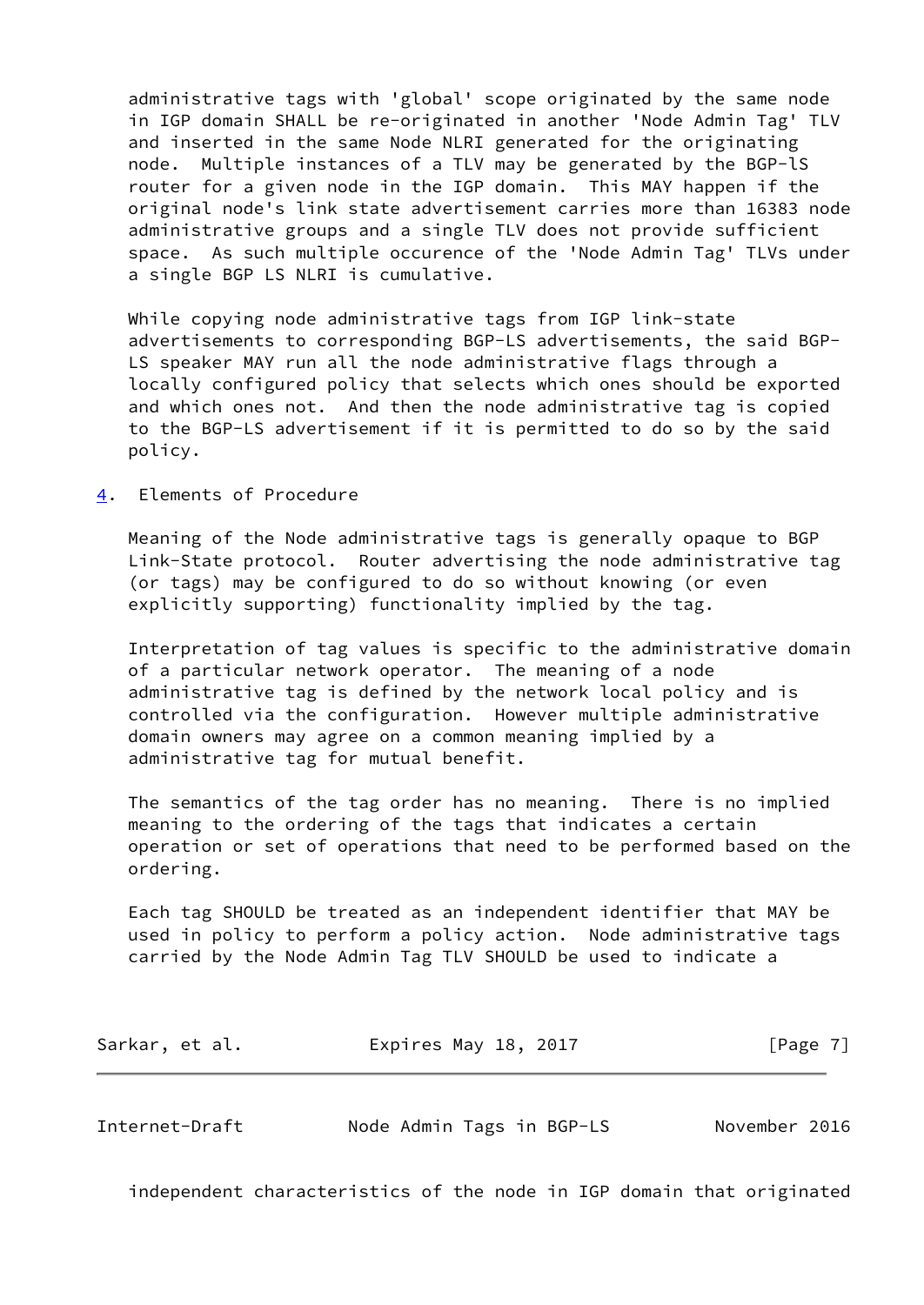it. The TLV SHOULD be considered as an unordered list. Whilst policies may be implemented based on the presence of multiple tags (e.g., if tag A AND tag B are present), they MUST NOT be reliant upon the order of the tags (i.e., all policies should be considered commutative operations, such that tag A preceding or following tag B does not change their outcome).

 For more details on guidance on usage of node administrative tags please refer to [section 4](#page-7-0) [[3\]](#page-11-0) in [\[RFC7917](https://datatracker.ietf.org/doc/pdf/rfc7917)].

<span id="page-8-0"></span>[5](#page-8-0). Applications

[RFC7917] and [[RFC7777](https://datatracker.ietf.org/doc/pdf/rfc7777)] present some applications of node administrative tags.

 The Policy-based Explicit routing use case can be extended to inter area or inter-AS scenarios where an end to end path needs to avoid or include nodes that have particular properties. Following are some examples.

- 1. Geopolitical routing : preventing traffic from country A to country B to cross country C. In this case, we may use node administrative tags to encode geographical information (country). Path computation will be required to take into account node administrative tag to permit avoidance of nodes belonging to country C.
- 2. Legacy node avoidance : in some specific cases, it is interesting for service-provider to force some traffic to avoid legacy nodes in the network. For example, legacy nodes may not be carrier class (no high availability), and service provider wants to ensure that critical traffic only uses nodes that are providing high availability.

 In case of inter-AS Traffic-Engineering applications, different ASes SHOULD share their administrative tag policies. They MAY also need to agree upon some common tagging policy for specific applications.

 For more details on some possible applications with node administrative tags please refer to **section 3** [[4\]](#page-11-1) in [\[RFC7777](https://datatracker.ietf.org/doc/pdf/rfc7777)].

<span id="page-8-1"></span>[6](#page-8-1). IANA Considerations

 This document requests assigning code-points from the registry for BGP-LS attribute TLVs based on table Table 2.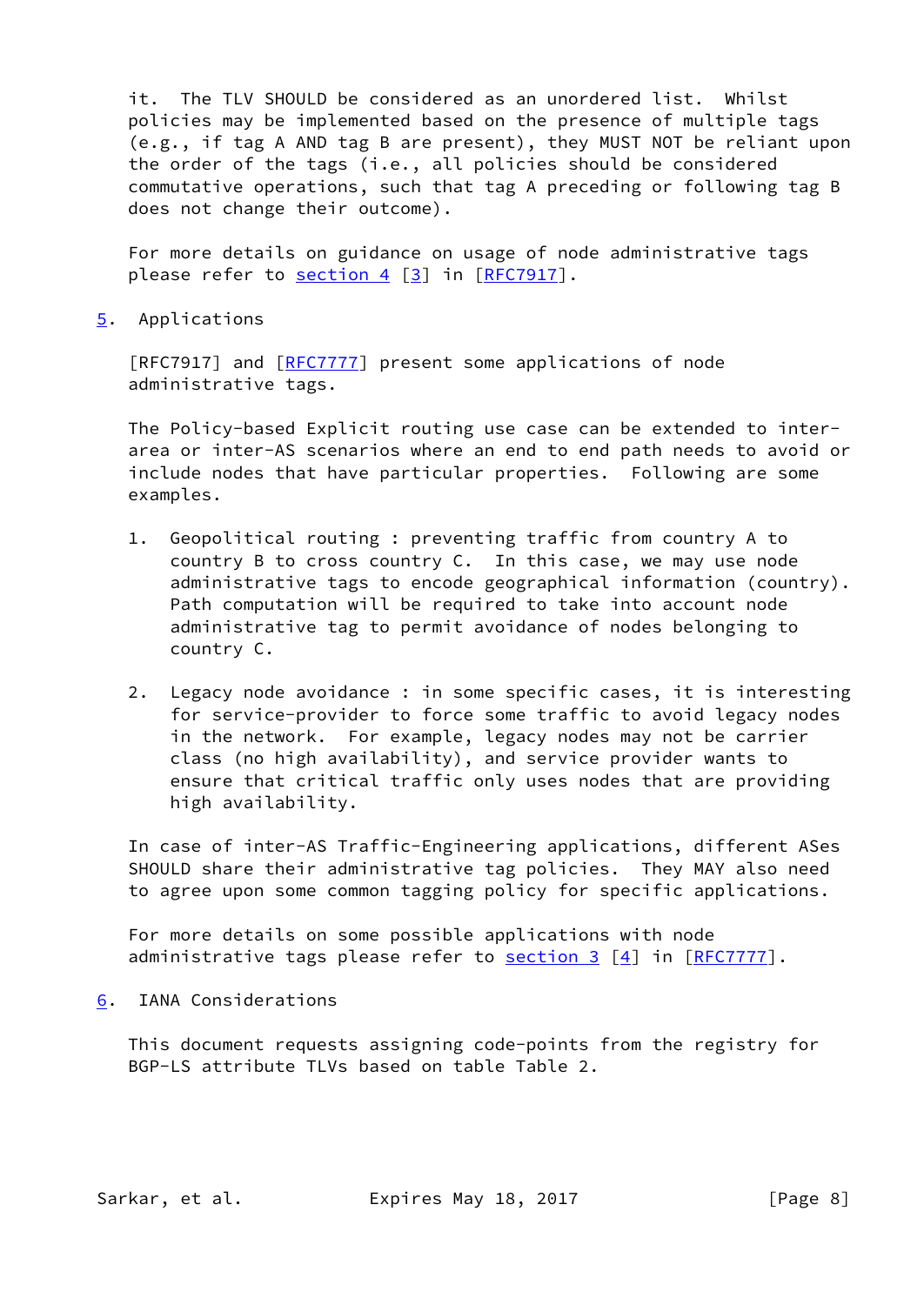<span id="page-9-1"></span>Internet-Draft Node Admin Tags in BGP-LS November 2016

<span id="page-9-0"></span>[7](#page-9-0). Manageability Considerations

This section is structured as recommended in [\[RFC5706](https://datatracker.ietf.org/doc/pdf/rfc5706)].

<span id="page-9-2"></span>[7.1](#page-9-2). Operational Considerations

<span id="page-9-3"></span>[7.1.1](#page-9-3). Operations

 Existing BGP and BGP-LS operational procedures apply. No new operation procedures are defined in this document.

<span id="page-9-4"></span>[8](#page-9-4). TLV/Sub-TLV Code Points Summary

 This section contains the global table of all TLVs/Sub-TLVs defined in this document.

|      | TLV Code Point   Description   Length |  |
|------|---------------------------------------|--|
| 1040 | Node Admin Tag   variable             |  |

Table 2: Summary Table of TLV/Sub-TLV Codepoints

<span id="page-9-5"></span>[9](#page-9-5). Security Considerations

 Procedures and protocol extensions defined in this document do not affect the BGP security model. See the 'Security Considerations' section of [[RFC4271\]](https://datatracker.ietf.org/doc/pdf/rfc4271) for a discussion of BGP security. Also refer to [\[RFC4272](https://datatracker.ietf.org/doc/pdf/rfc4272)] and [[RFC6952](https://datatracker.ietf.org/doc/pdf/rfc6952)] for analysis of security issues for BGP.

<span id="page-9-6"></span>[10.](#page-9-6) Acknowledgements

TBA.

- <span id="page-9-7"></span>[11.](#page-9-7) References
- <span id="page-9-8"></span>[11.1](#page-9-8). Normative References
	- [RFC2119] Bradner, S., "Key words for use in RFCs to Indicate Requirement Levels", [BCP 14](https://datatracker.ietf.org/doc/pdf/bcp14), [RFC 2119](https://datatracker.ietf.org/doc/pdf/rfc2119), DOI 10.17487/RFC2119, March 1997, <<http://www.rfc-editor.org/info/rfc2119>>.
	- [RFC4271] Rekhter, Y., Ed., Li, T., Ed., and S. Hares, Ed., "A Border Gateway Protocol 4 (BGP-4)", [RFC 4271,](https://datatracker.ietf.org/doc/pdf/rfc4271)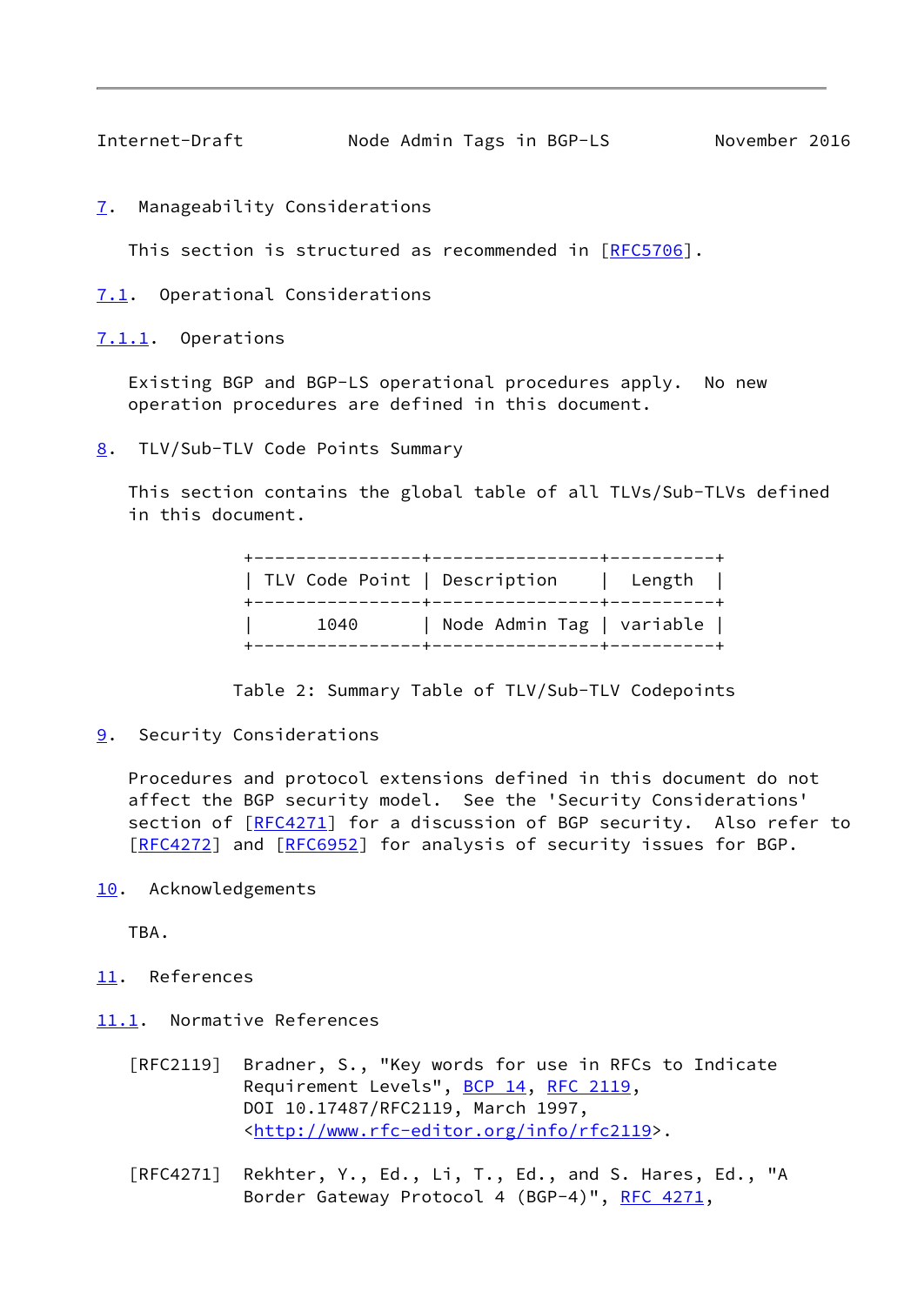DOI 10.17487/RFC4271, January 2006, <<http://www.rfc-editor.org/info/rfc4271>>.

| Sarkar, et al. | Expires May 18, 2017 | [Page 9] |
|----------------|----------------------|----------|
|----------------|----------------------|----------|

<span id="page-10-1"></span>

| Internet-Draft | Node Admin Tags in BGP-LS | November 2016 |
|----------------|---------------------------|---------------|
|----------------|---------------------------|---------------|

 [RFC7752] Gredler, H., Ed., Medved, J., Previdi, S., Farrel, A., and S. Ray, "North-Bound Distribution of Link-State and Traffic Engineering (TE) Information Using BGP", [RFC 7752,](https://datatracker.ietf.org/doc/pdf/rfc7752) DOI 10.17487/RFC7752, March 2016, <<http://www.rfc-editor.org/info/rfc7752>>.

<span id="page-10-0"></span>[11.2](#page-10-0). Informative References

- [RFC4272] Murphy, S., "BGP Security Vulnerabilities Analysis", [RFC 4272,](https://datatracker.ietf.org/doc/pdf/rfc4272) DOI 10.17487/RFC4272, January 2006, <<http://www.rfc-editor.org/info/rfc4272>>.
- [RFC5706] Harrington, D., "Guidelines for Considering Operations and Management of New Protocols and Protocol Extensions", [RFC 5706,](https://datatracker.ietf.org/doc/pdf/rfc5706) DOI 10.17487/RFC5706, November 2009, <<http://www.rfc-editor.org/info/rfc5706>>.
- [RFC6952] Jethanandani, M., Patel, K., and L. Zheng, "Analysis of BGP, LDP, PCEP, and MSDP Issues According to the Keying and Authentication for Routing Protocols (KARP) Design Guide", [RFC 6952,](https://datatracker.ietf.org/doc/pdf/rfc6952) DOI 10.17487/RFC6952, May 2013, <<http://www.rfc-editor.org/info/rfc6952>>.
- [RFC7777] Hegde, S., Shakir, R., Smirnov, A., Li, Z., and B. Decraene, "Advertising Node Administrative Tags in OSPF", [RFC 7777,](https://datatracker.ietf.org/doc/pdf/rfc7777) DOI 10.17487/RFC7777, March 2016, <<http://www.rfc-editor.org/info/rfc7777>>.
- [RFC7917] Sarkar, P., Ed., Gredler, H., Hegde, S., Litkowski, S., and B. Decraene, "Advertising Node Administrative Tags in IS-IS", [RFC 7917,](https://datatracker.ietf.org/doc/pdf/rfc7917) DOI 10.17487/RFC7917, July 2016, <<http://www.rfc-editor.org/info/rfc7917>>.

### <span id="page-10-2"></span>[11.3](#page-10-2). URIs

- <span id="page-10-3"></span>[1] <http://tools.ietf.org/html/rfc7917#section-3.1>
- <span id="page-10-4"></span>[2] <http://tools.ietf.org/html/rfc7777#section-2.1>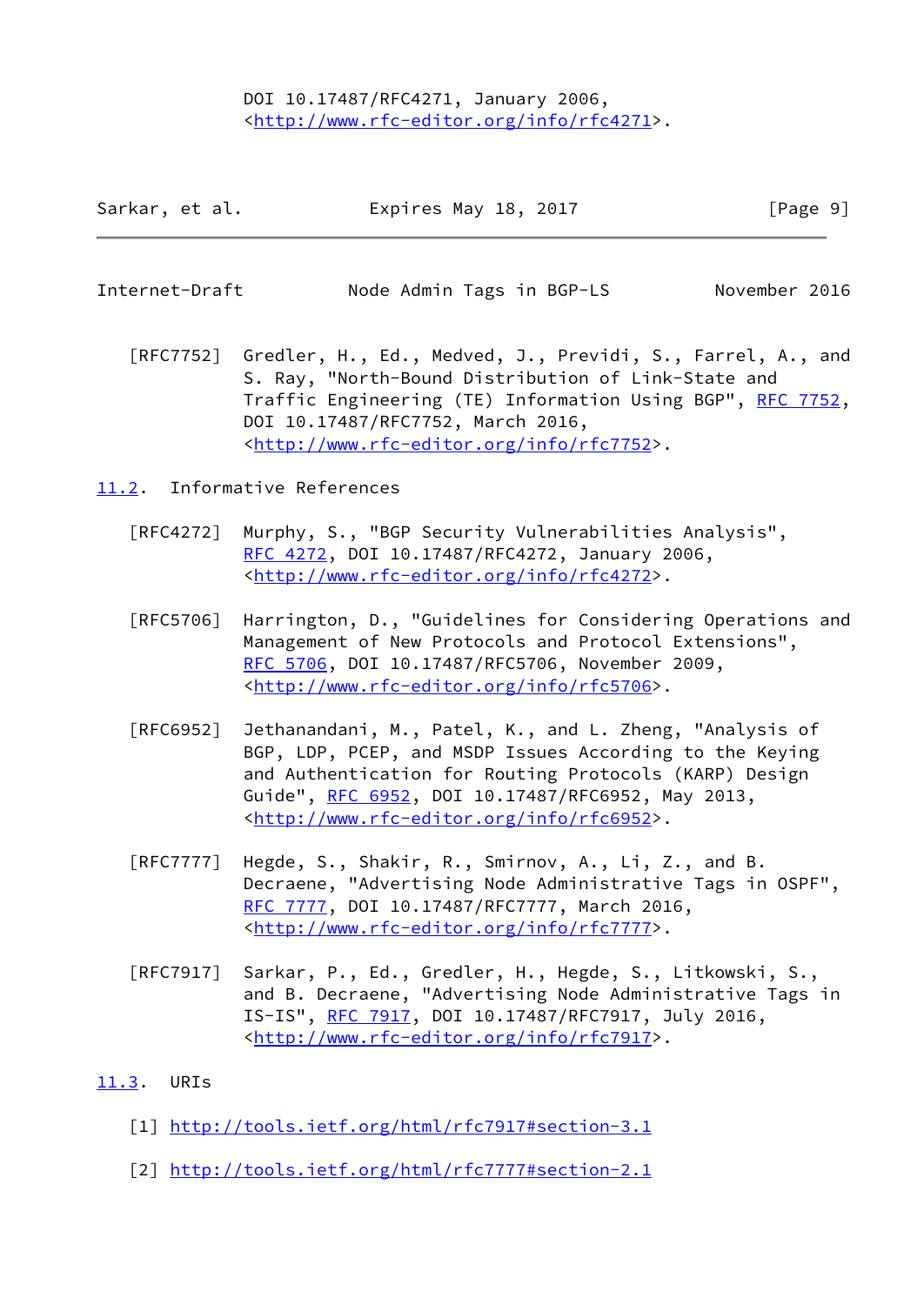- <span id="page-11-0"></span>[3] <http://tools.ietf.org/html/rfc7917#section-4>
- <span id="page-11-1"></span>[4] <http://tools.ietf.org/html/rfc7777#section-3>

Authors' Addresses

| Internet-Draft                                      | Node Admin Tags in BGP-LS            | November 2016 |
|-----------------------------------------------------|--------------------------------------|---------------|
| Pushpasis Sarkar (editor)<br>Individual Contributor |                                      |               |
| Email: pushpasis.ietf@gmail.com                     |                                      |               |
| Hannes Gredler<br>RtBrick, Inc.                     |                                      |               |
| Email: hannes@rtbrick.com                           |                                      |               |
| Stephane Litkowski<br>Orange                        |                                      |               |
|                                                     | Email: stephane.litkowski@orange.com |               |
|                                                     |                                      |               |

Sarkar, et al. **Expires May 18, 2017** [Page 10]